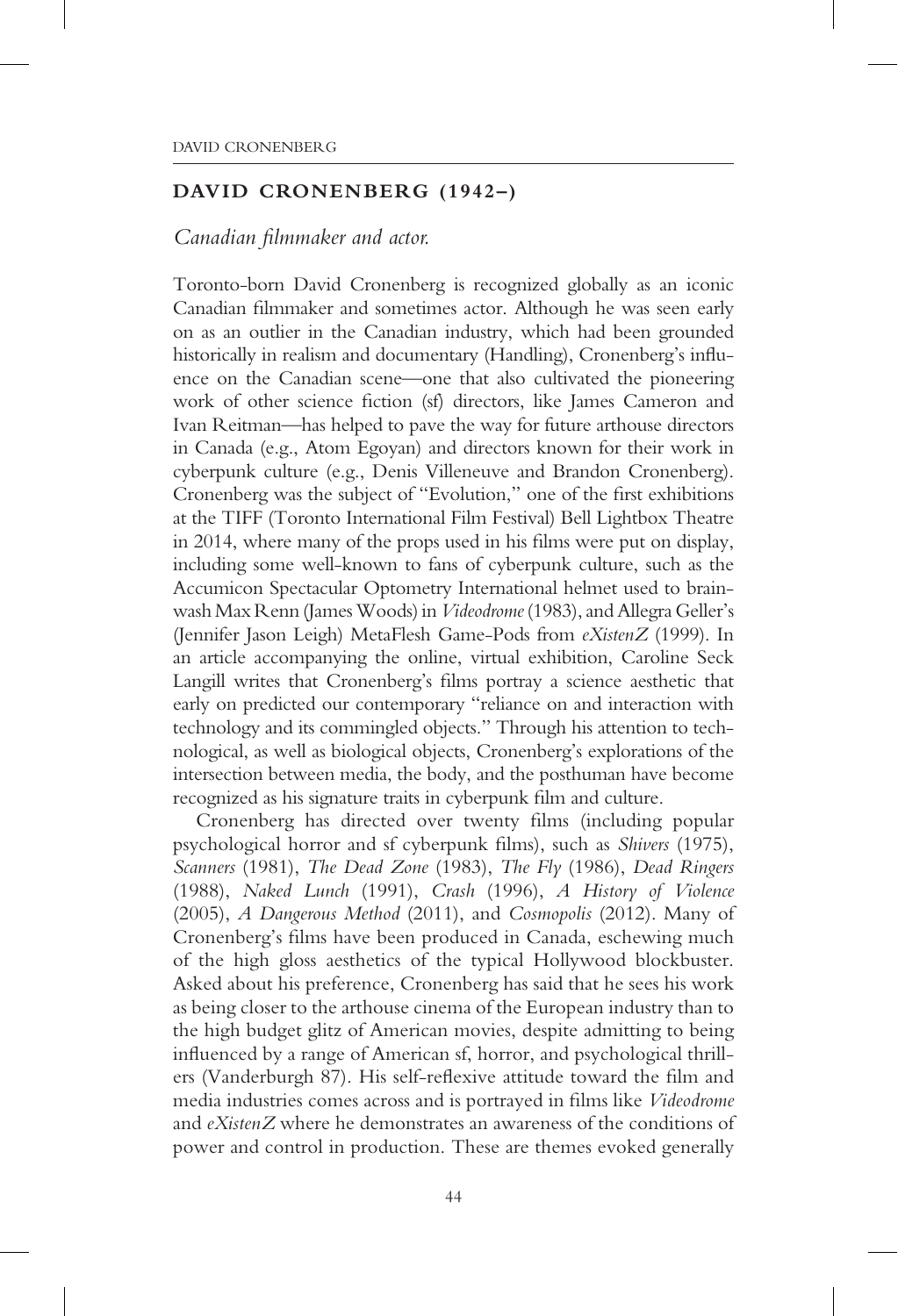in cyberpunk culture, of which Cronenberg is deemed to be an early pioneer thanks to his cult classic, *Videodrome*.

Similar themes come across in recent films, like his adaptation of Don DeLillo's *Cosmopolis* (2006), where Cronenberg builds an awareness of the ties between global networks of finance capital, corporate power, integrated networks of media simulation and spectacle, and the hyper-consumerism of techno-stimulated urban environments that have become staples of sf and cyberpunk culture and aesthetics. Cronenberg's films have therefore become sources of intrigue for critical and cultural theorists interested in the intersections between media, materiality, embodiment, hyperreality, biopolitical capital, and the postmodern. Writers focusing on these themes and topics often mix Cronenberg's work with the writings of cultural and media philosophers and theories, such as the schizoanalytic methodologies of Gilles Deleuze and Félix Guattari, the simulation theories of **Jean Baudrillard**, theories of spectacle from Guy Debord, Fredric Jameson's historical materialist analysis of postmodernism, and the media theory of **Marshall McLuhan**. It is not surprising to see references to Cronenberg in early studies of virtual reality, such as Scott Bukatman's *Terminal Identity: The Virtual Subject in Postmodern Science Fiction* or Mark Fisher's *Flatline Constructs*. Because his films reflect mediations of the body, often portraying fluidity between the biological and the technological, Cronenberg's films also correspond with cyberpunk's intrigue with **Donna J. Haraway**'s cyborg theory, as well as theories of the posthuman (Hayles 33).

While his work is well placed at the origins of cyberpunk, Cronenberg's films depart somewhat from common tropes associated with the mode, such as depictions of cyberspace's informational networks portrayed in !lms like *TRON* (Lisberger 1982) or *The Matrix* (Wachowskis 1999). Instead, Cronenberg's films envision capital as a material, if not necessarily tangible, embodiment of time and space (Vint and Bould 227). *Videodrome* and *eXistenZ* portray the materiality of the body immersed in new media spaces, and planes of corporate control. While still parlaying the corporate and networked aspects of late capitalism, Cronenberg gives us a closer, more grounded depiction of the reality of these networks, portraying the business models of media systems and cultural industries (cable television, the porn industry, the videogames industry) embedded in the urban and commercial landscapes of late-twentieth-century capitalism. In *eXistenZ*, for instance, the titular video game sees the front end of digital capitalist culture (including interfaces, storefronts, and commercial retailers) fold into its back end in sites of production and manufacture,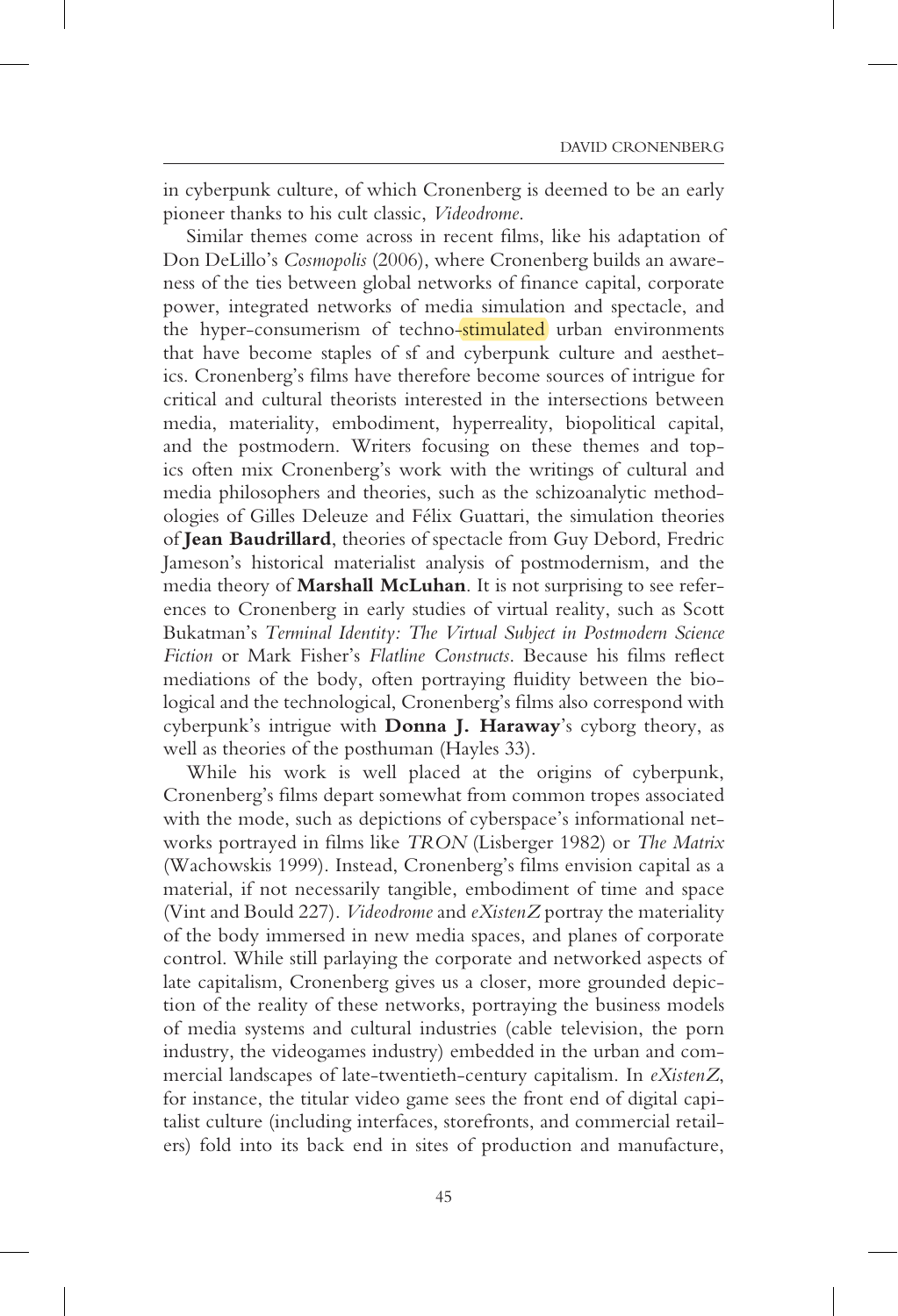#### DAVID CRONENBERG

where technologies are built and programmed. Here we get to see the various layers of the video games industry's vertical structures of ownership and control, moving from spaces of exhibition (represented by a church) to that of distribution (a games store inside the game), to spaces of manufacturing—both at a game plant/farm, as well as a cabin in the woods where a games console, or 'pod,' is surgically repaired. Instead of fantasies of disembodied transcendence, where users enter imaginary spaces of virtual reality, or where characters metaphorically personify bits of information, as in *TRON* or *The Lawnmower Man* (Leonard 1992), Cronenberg presents us with direct transhumanist and bodily-infected representations of new media, where the human body connects to technological devices, and where bodies and technologies are seen both as productions and as ways for living experienced realities. Regarding the latter, the interconnectivity of media networks portrayed in Cronenberg's films, mixed with dimensions of power, authority, and desire, encourages viewers to call into question our lived perceptions of ordinary, non-mediated human reality.

This interrogation of our 'lived perceptions' comes across in *Videodrome* when Max wears the VR Accumicon helmet, or when his hand becomes fused with a gun; or, in *eXistenZ*, through the depiction of the game bioports, where players hook directly into the game console through a biocord that links into their spines. However, aspects of embodiment and the organic are also flipped in cases where technologies are represented as animate and living. The videocassette that Convex (Leslie Carlson) inserts into Max's (James Woods) body in *Videodrome* to brainwash him comes to life and is animated to appear to be more biological than technological. Similarly, the game console in *eXistenZ* is represented as a kind of biological organism, and when the console is damaged, games designer Allegra Geller brings it to her former mentor, Kiri Vinokur (Ian Holm), who performs surgery on the pod to rescue it. As Mark Fisher points out, often it is the machines in Cronenberg's films that "turn out to be anything but inert, just as human subjects end up behaving like passive automata" ("Work and Play" 72). Other examples of animated technology persist in Cronenberg's films, such as the typewriter in *Naked Lunch*, which transforms into a giant insect, or in *The Fly* when Seth Brundle's (Jeff Goldblum) DNA is technologically altered and mixed with a housefly, and they slowly transform into a posthuman hybrid. As he transforms into Brundlefly, the former scientist's rational humanistic identity is increasingly merged with the raw instincts of the fly.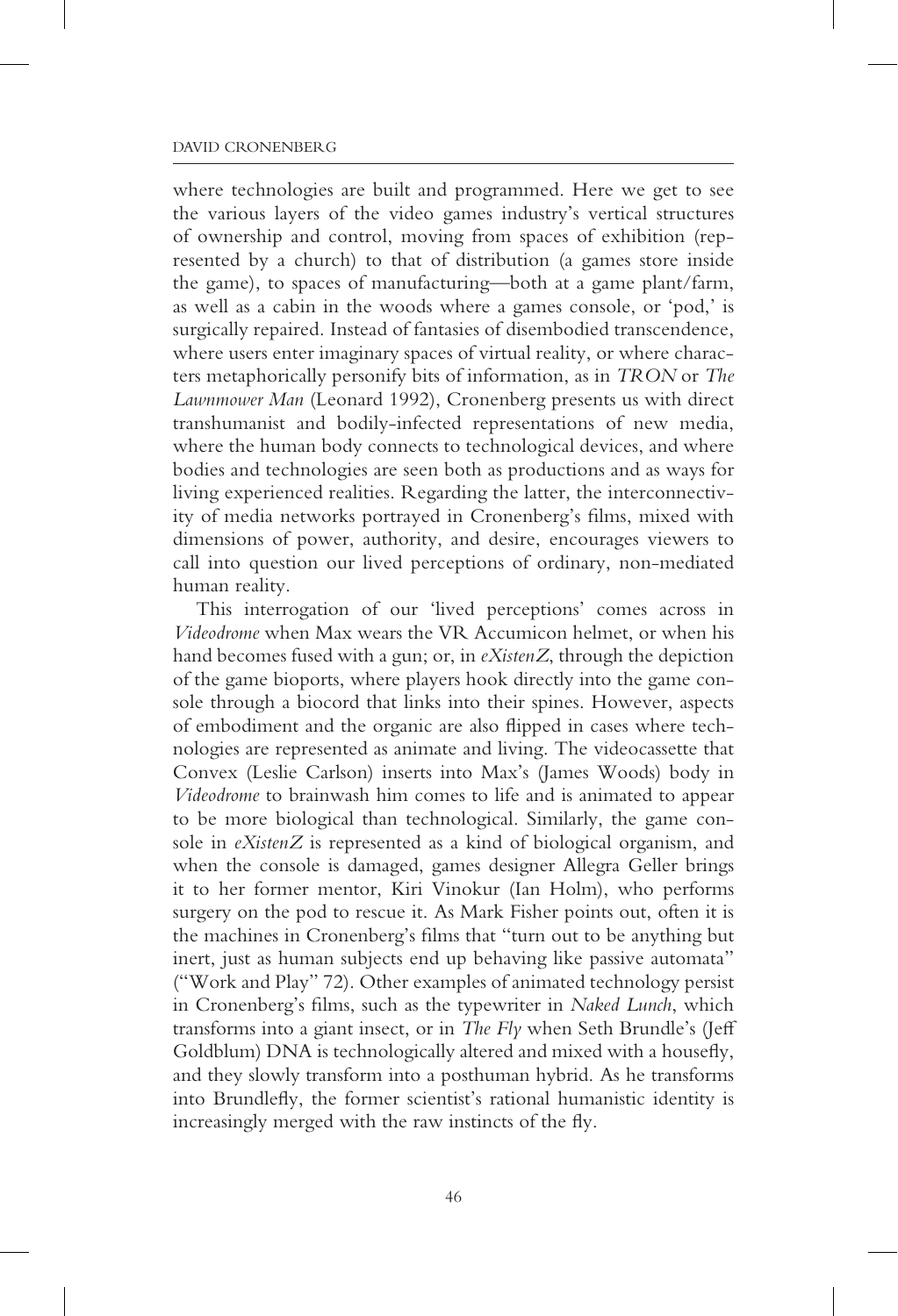Cronenberg's films in general navigate a biological–technological nexus that differs from other cyberpunk narratives. Specifically, while cyberpunk often relies upon the *metaphor* of fluid and mutable bodies surfing virtual realities and fulfilling cyberspatial fantasies, Cronenberg's films show technologies mediating our reflections about embodiment; our posthuman bodies are tethered to a corporeal reality dominated by proliferating new media. Although these depictions reflect the paranoid horror of corporate control common to cyberpunk culture, Cronenberg draws these themes out in ways evidently aroused by media theory, particularly with thinkers like the Canadian media studies pioneer Marshall McLuhan, who is recognized as the inspiration for the character of Dr. Brian O'Blivion (Jack Creley) in Videodrome. As we see in this film and elsewhere in Cronenberg's oeuvre, McLuhan's concept of media as "extensions of man" spills into the kinds of posthumanist theories that his own work is known to inspire within cyberpunk culture. For example, Scott Bukatman writes that "Cronenberg's spatialization of both bodily and viral forces presents a collision between McLuhan's extension of the body beyond its biological boundaries and Baudrillard's vision of the usurpation and dissolution of individual power" (83).

Loss of control portrayed by the characters in both *Videodrome* and *eXistenZ* adds to feelings of paranoia present throughout cyberculture, depicting **paranoia**, conspiracy, and espionage intersecting with struggles over power, usually between tech corporations and resistance movements. In *Videodrome*, Max is driven automatically to carry out the programming of Convex's brainwashing, killing colleagues at the TV station where he works, as well as attempting to assassinate O'Blivion's daughter, Bianca (Sonja Smits). In *eXistenZ*, characters inside the virtual world of the game act out pre-programmed behaviors automatically as part of the ludic elements needed to move the game along. These struggles are often depicted at the subterranean level and involve the dark decay of subculture in the urban environment, rather than in the overt visible spaces high above the ground. This contributes to a feeling of flatness in the films, brought on by a loss of identity that raises questions about the surface level of appearances versus the stability of ontological reality. *Videodrome* in particular "presents a destabilized reality in which image, reality, hallucination, and psychosis become indissolubly melded [… as] image addiction and viral invasion" (Bukatman 85).

Cronenberg's interest in the mutual evolution and the hybridity of the human–machine marks his distinct appeal for cyberpunk